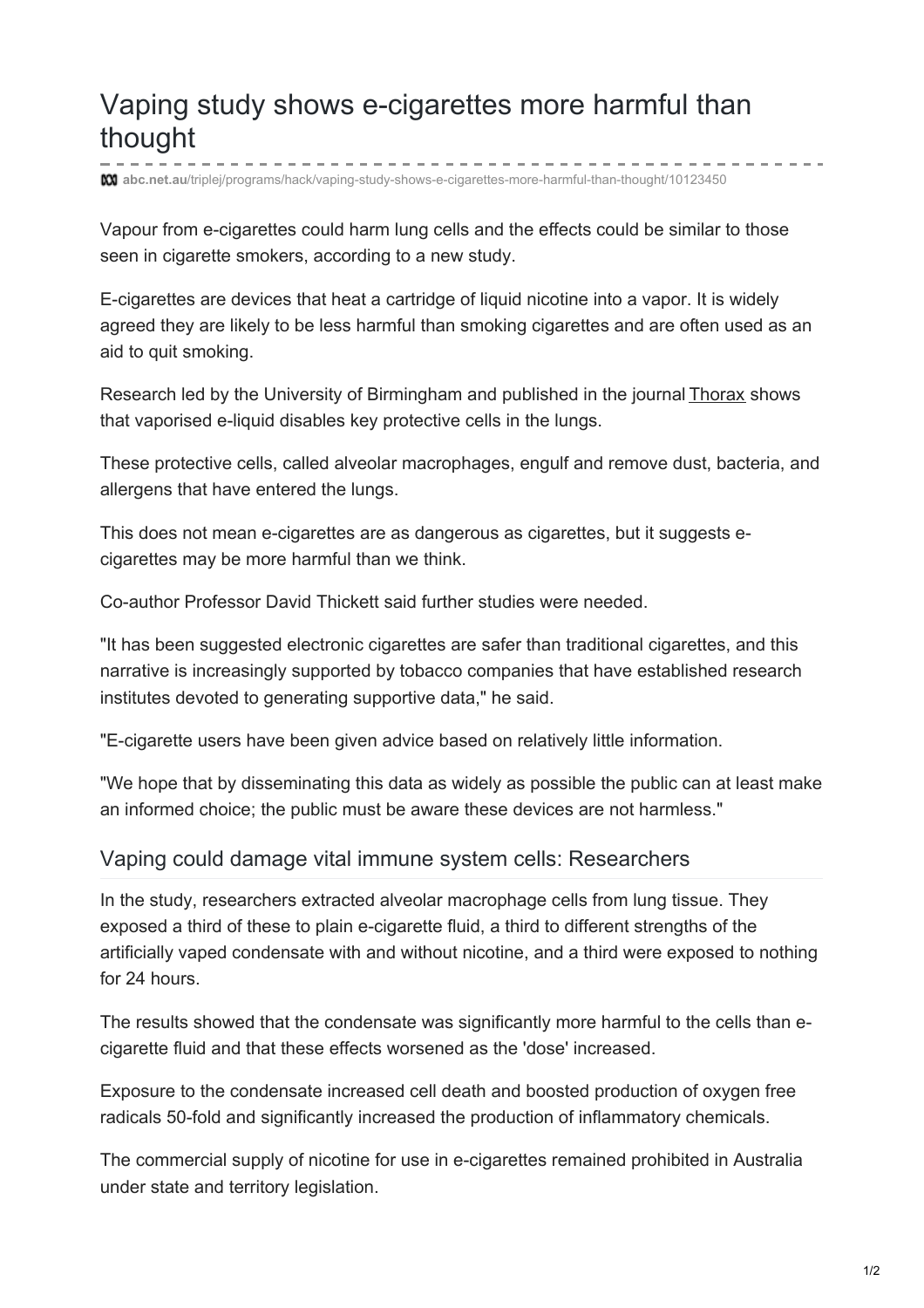In October last year, Health Minister Greg Hunt saidhe [would](http://www.abc.net.au/triplej/programs/hack/health-minister-definitively-rules-out-legalising-e-cigarettes/9055736) never lift the ban on ecigarettes despite an ongoing Senate inquiry into their use.

In March this year, that inquiry recommended the National Health and Medical Council fund an independent review of the available evidence of the health impacts of vaping and ecigarette liquids, as well as a review of the regulations around the world.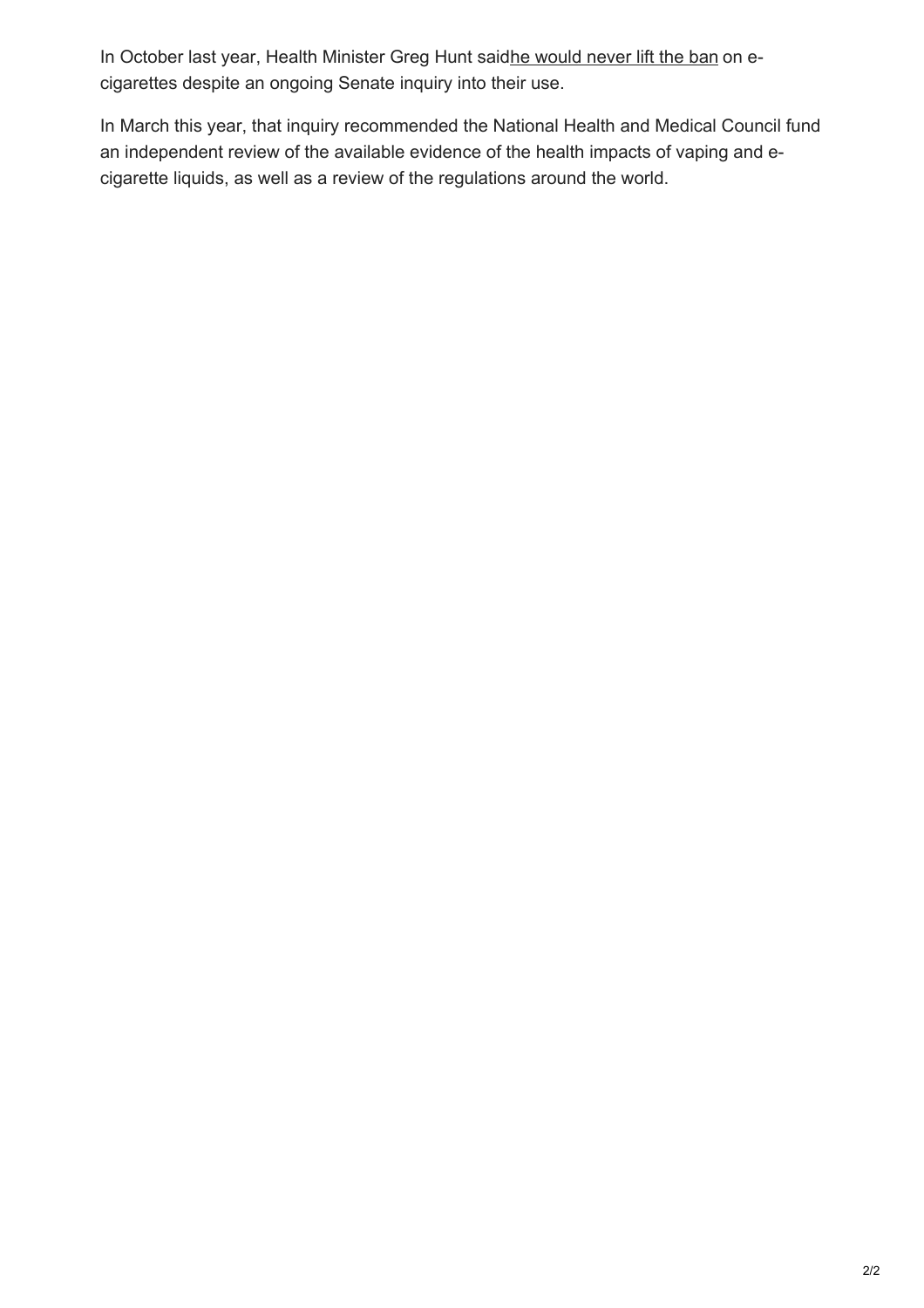# How vaping could lead to lung disease

**[printfriendly.com](https://www.printfriendly.com/p/g/6KdR84)**/p/g/6KdR84

### **[Lifestyle](https://www.deccanchronicle.com/lifestyle), Health and [Wellbeing](https://www.deccanchronicle.com/lifestyle/health-and-well-being)**

ANI **Published** Aug 15, 2018, 10:24 am IST

### **Updated**

Aug 15, 2018, 10:24 am IST

E-cigarettes may be more harmful than we think.



How vaping could lead to lung disease. (Photo: Pixabay)

**Washington:** An experimental study has revealed that [e-cigarette](https://www.deccanchronicle.com/lifestyle/health-and-wellbeing/230218/e-cigarette-vapours-laden-with-toxic-metals-say-experts.html) [vapour](https://www.deccanchronicle.com/lifestyle/health-and-wellbeing/010318/vaping-may-help-pneumonia-causing-bacteria-invade-airways-says-study.html) boosts the production of inflammatory chemicals and disables key protective cells in the lung that keep the air spaces clear of potentially harmful particles.

The vapor impairs the activity of alveolar macrophages, which engulf and remove dust particles, bacteria, and allergens that have evaded the other mechanical defences of the respiratory tract.

The findings prompted the researchers to suggest that while further research is needed to better understand the long-term health impact of vaping on people, e-cigarettes may be more harmful than we think, as some of the effects were similar to those seen in regular smokers and people with chronic lung disease.

Vaping is increasing in popularity, but most of the current body of research has focused on the chemical composition of e-cigarette liquid before it is vaped.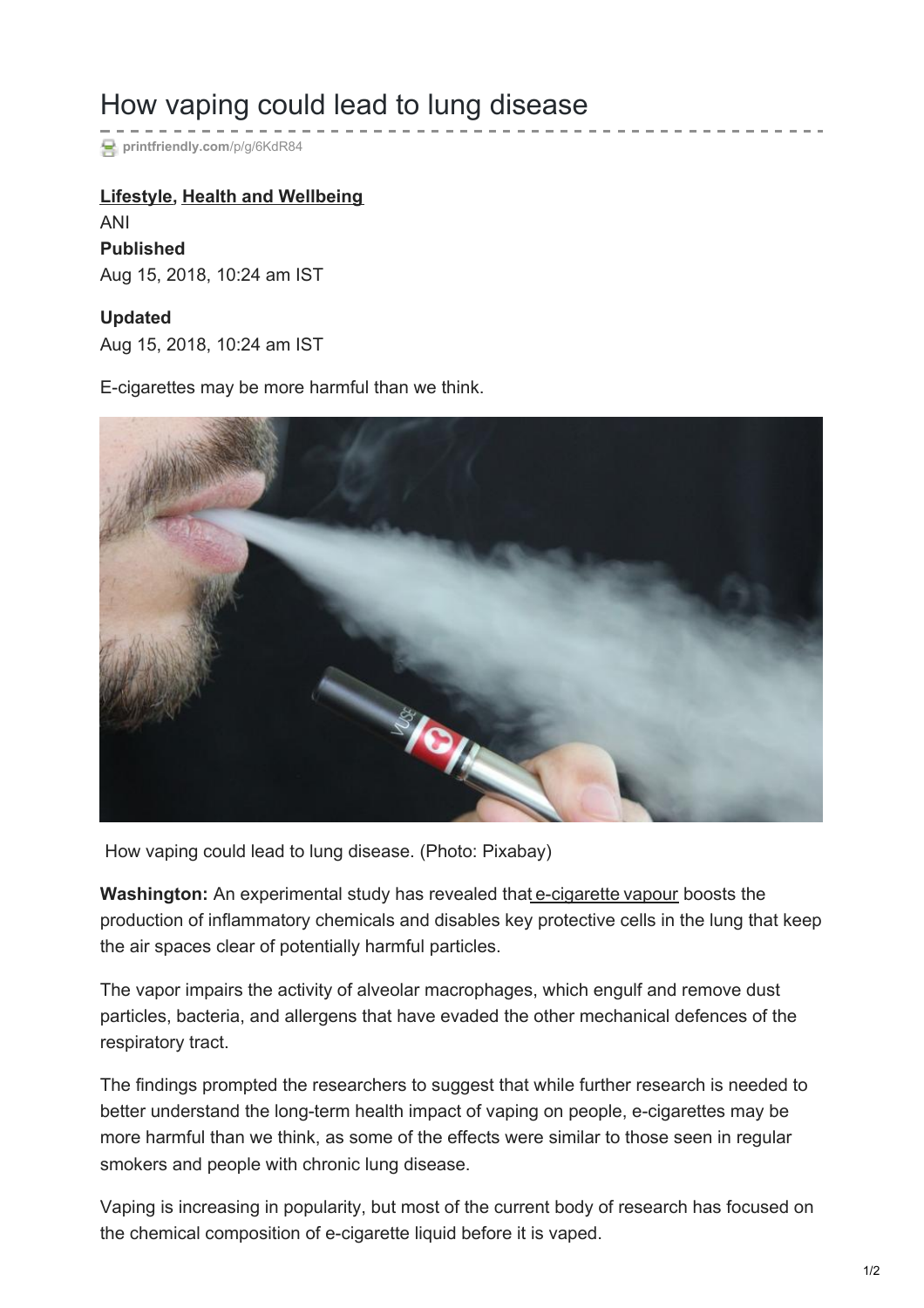To find out how vaping might change this chemical soup, and what impact this might have, the researchers devised a mechanical procedure to mimic vaping and produce condensate from the vapour. They extracted alveolar macrophages from lung tissue samples provided by eight non-smokers who had never had asthma or chronic obstructive pulmonary disease (COPD).

A third of the cells were exposed to plain e-cigarette fluid, a third to different strengths of the artificially vaped condensate with and without nicotine, and a third to nothing for 24 hours.

The results showed that the condensate was significantly more harmful to the cells than ecigarette fluid and that these effects worsened as the 'dose' increased.

After 24 hours of exposure, the total number of viable cells exposed to the vaped condensate was significantly reduced compared to the untreated cells, and condensate containing nicotine exaggerated this effect.

The researchers conclude that the vaping process itself can damage vital immune system cells, at least under laboratory conditions.

Lead author Professor David Thickett said, "While e-cigarettes are safer than traditional cigarettes, they may still be harmful in the long term, as the current body of research is in its infancy and not able to answer that question yet."

The full findings are present in the journal Thorax.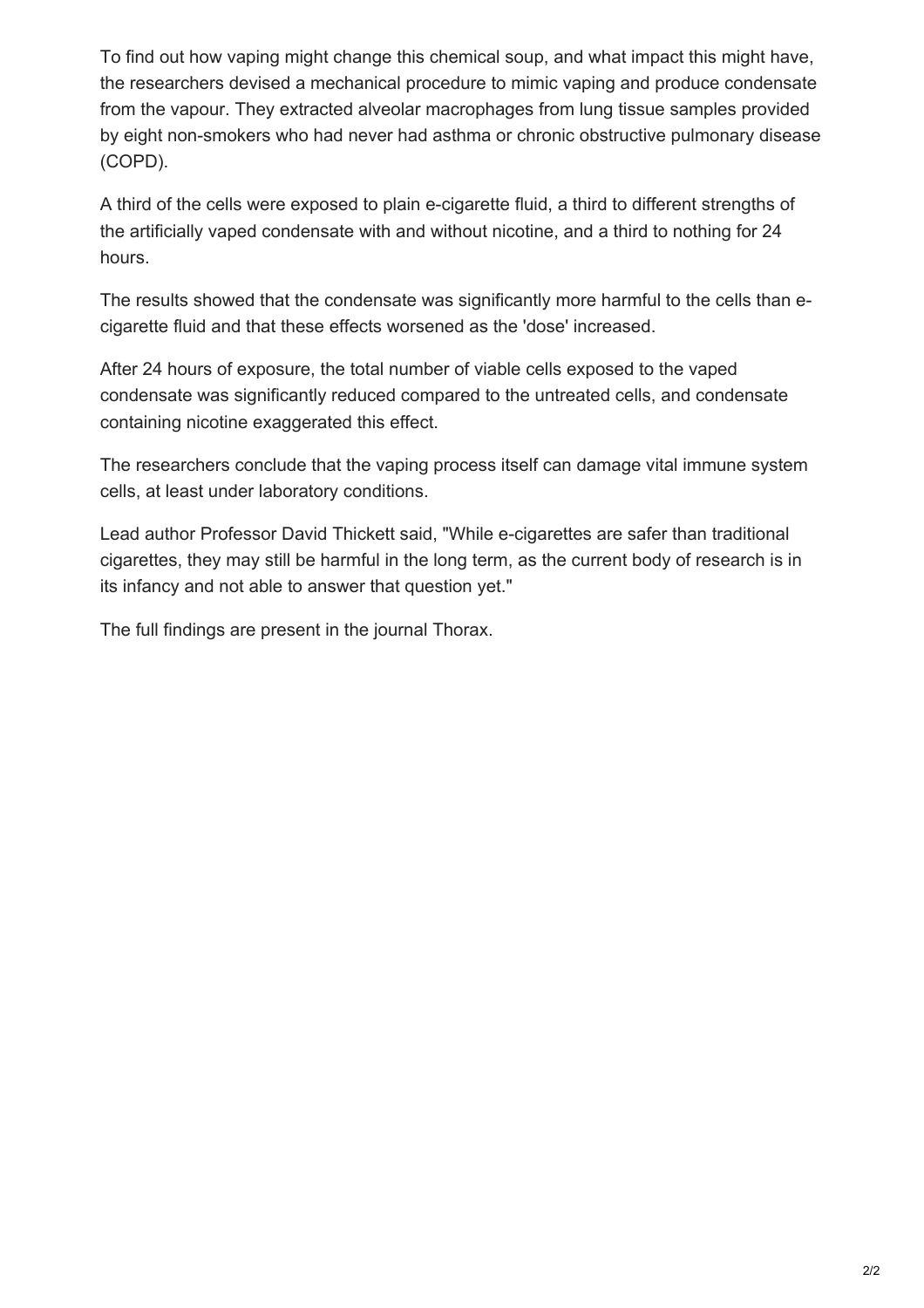# Vaping must only be used 'as last resort'

**independent.ie**[/irish-news/health/vaping-must-only-be-used-as-last-resort-37217584.html](https://www.independent.ie/irish-news/health/vaping-must-only-be-used-as-last-resort-37217584.html)



Stock image

#### **Ian Begley**

August 15 2018 2:30 AM

Vaping must only be used 'as last resort'

Independent.ie

An Irish anti-tobacco group has urged people to start vaping only as a last resort when trying to quit smoking, following a new study on e-cigarettes.

https://www.independent.ie/irish-news/health/vaping-must-only-be-used-as-lastresort-37217584.html

https://www.independent.ie/worldnews/article37217673.ece/9a931/AUTOCROP/h342/2017-02- 07\_wor\_28445351\_I1.JPG

• [Email](mailto:?Subject=Vaping must only be used %27as last resort%27 - Independent.ie&Body=Vaping must only be used %27as last resort%27%0A%0AAn Irish anti-tobacco group has urged people to start vaping only as a last resort when trying to quit smoking%2C following a new study on e-cigarettes.%0A%0Ahttps%3A%2F%2Fwww.independent.ie%2Firish-news%2Fhealth%2Fvaping-must-only-be-used-as-last-resort-37217584.html)

An Irish anti-tobacco group has urged people to start vaping only as a last resort when trying to quit smoking, following a new study on e-cigarettes.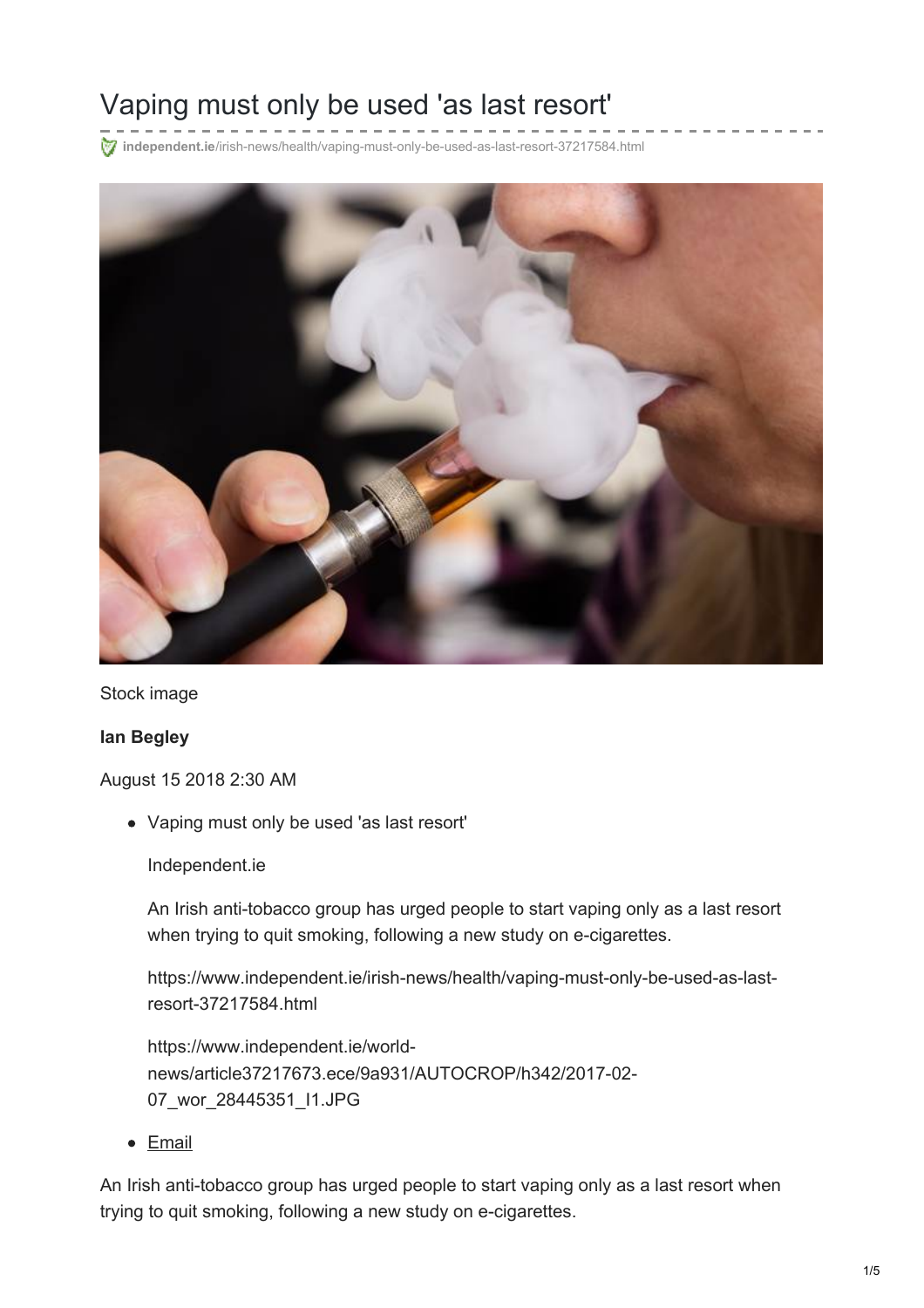The study, published by the 'British Medical Journal', revealed e-cigarette vapour destroys protective cells which keep the lungs clear of harmful particles. It showed the vapour impairs the activity of cells known as macrophages, which help remove dust, bacteria and allergens.

Some of the damage highlighted is similar to the effects of tobacco and chronic lung disease. The researchers concluded vaping in itself increases the damage caused by the ecigarette fluid.

Dr Patrick Doorley, chairman of Ash Ireland, said the report added to reservations about the safety of e-cigarettes.

"We certainly shouldn't dismiss this study," he said. "We have known for quite some time about the concerns of vaping. Our health regulator Hiqa conducted a major study in recent years [which] acknowledged that, while e-cigarettes could help people quit smoking, there were still many reservations.

"The single biggest concern we have at the moment is their long-term safety."

Dr Doorley said e-cigarettes should not be the go-to solution when giving up smoking. "There are options that are safer and have a good long-term track record, like the drug varenicline, along with nicotine replacement therapy."

According to a Euromonitor International report, Ireland is the third-biggest spender on ecigarette products per capita. Those wishing to quit can contact the National Quitline online at www.quit.ie or call 1800 201203.

Irish Independent

Follow [@Independent\\_ie](https://twitter.com/Independent_ie)

- Most [Read](https://www.independent.ie/irish-news/health/vaping-must-only-be-used-as-last-resort-37217584.html#ts1t1)
- Most [Shared](https://www.independent.ie/irish-news/health/vaping-must-only-be-used-as-last-resort-37217584.html#ts1t2)

Independent.ie

# Editor's Choice

Also in Irish News



**Exclusive** Probe into whether attack on woman slashed in face linked to criminal nearly having...

A young woman suffered horrific injures when she...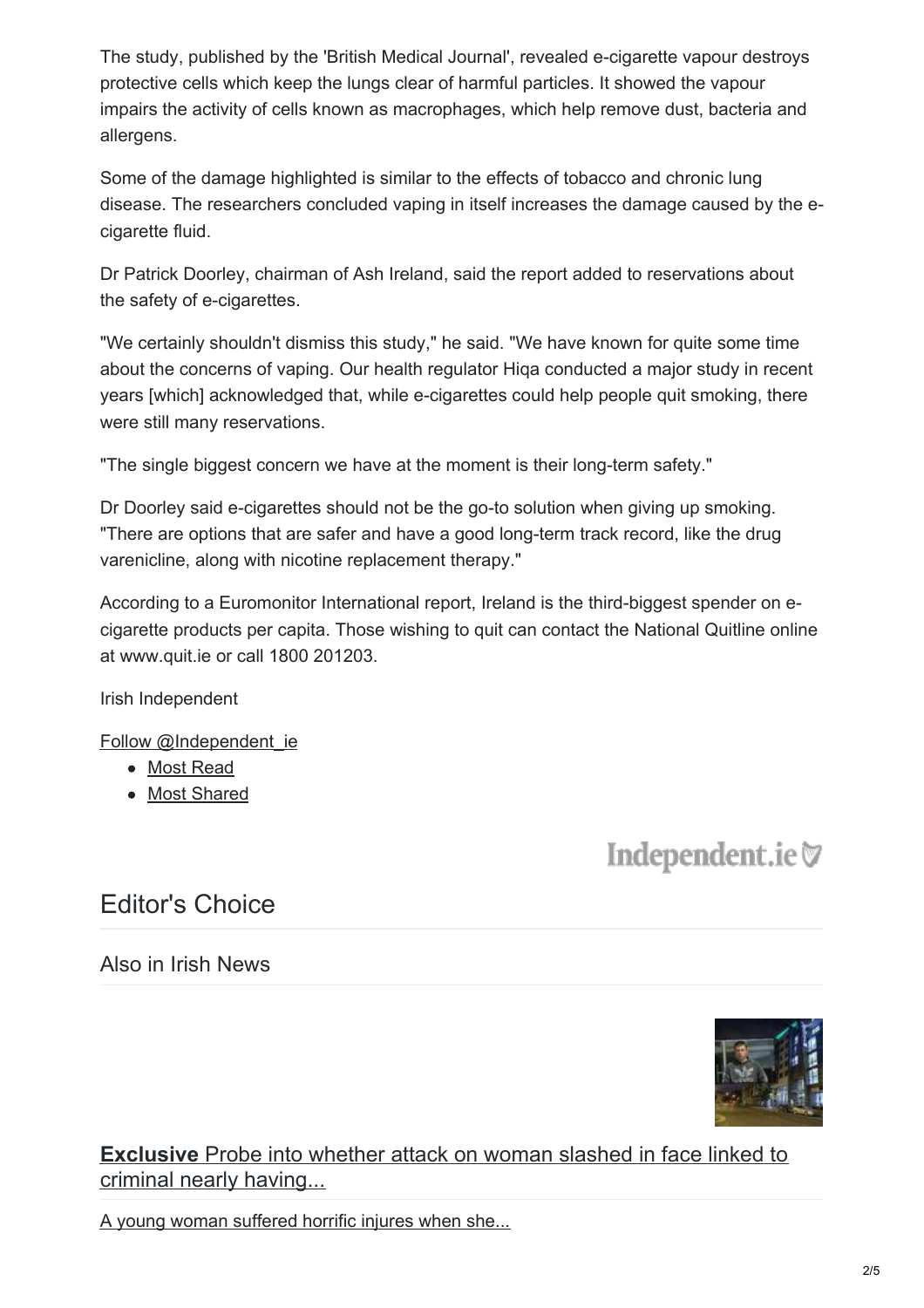A guide to the Pope in Ireland 2018 - all you need to know

In just under two weeks' time, Pope Francis will visit Ireland for the first...

Calls for minister to act as 640,000 Airbnb guests deepen housing crisis Short-term property letting website Airbnb is reporting...

45,000 fans to pay tribute as Miller match is sold out

Páirc Uí Chaoimh will have a full house next month after the organisers of the...

Dozens of jobs to go as Homebase closes three Irish stores

Three Homebase stores in Ireland are among those...

Man who lost wife in Omagh bomb recalls terror

A man who lost his wife in the Omagh bomb has spoken about the traumatic aftermath...







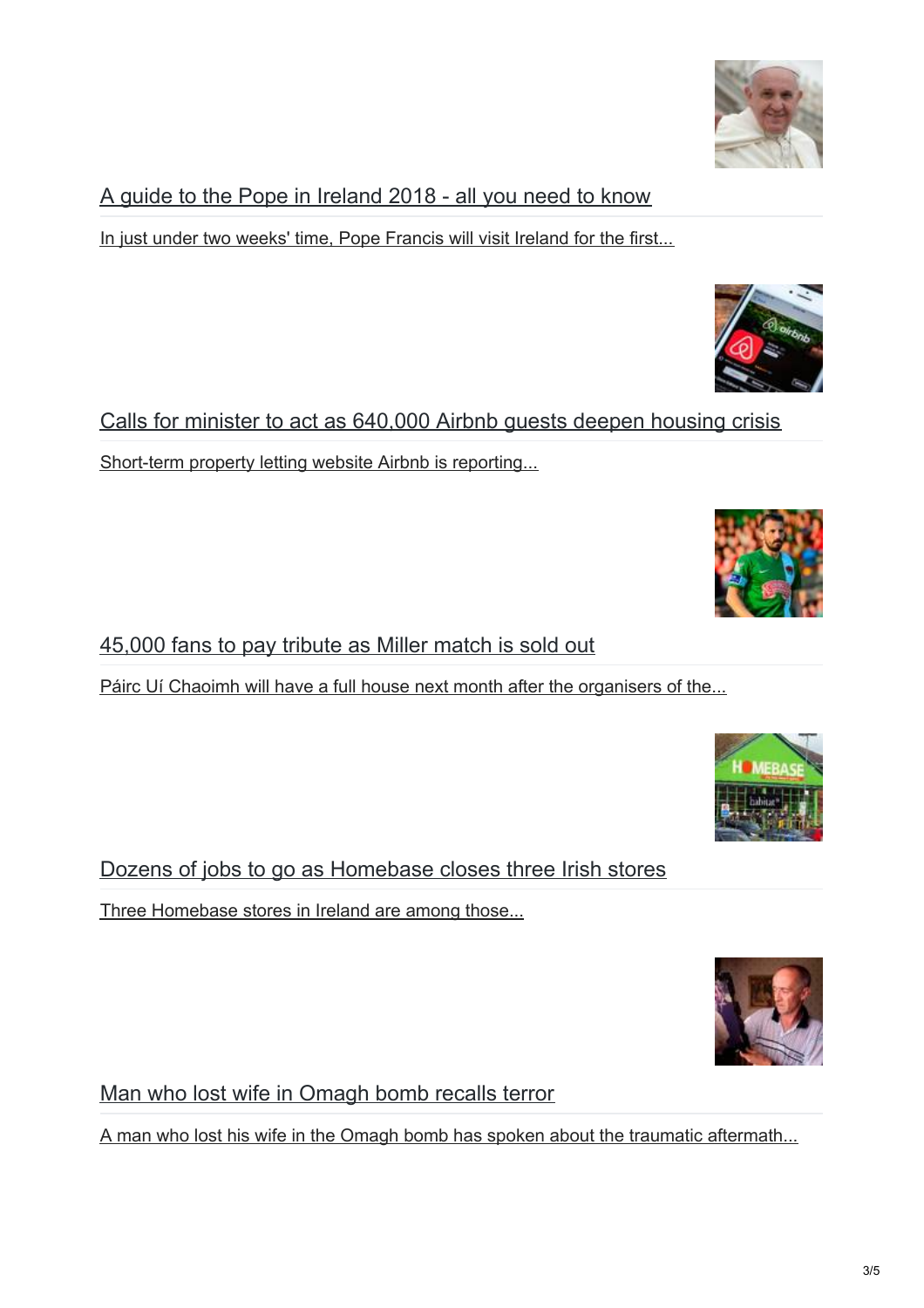### Ross targets large hotels 'milking the system' over VAT

Tourism Minister Shane Ross intends to target large hotels around Ireland who he...

### Helpline will play crucial role in advising families

The National Parents Council post-primary (NPCpp) Leaving Cert Results Helpline will...

### Woman slashed in face in vicious daylight attack

A young woman was "slashed in the face" in an attack in broad daylight in Dublin...

### Fast-track rules deliver planning for 4,300 homes

New Government fast-track planning rules have delivered permission for more...

- [Independent.ie](https://www.independent.ie/)
- [News](https://www.independent.ie/news/)
- [Opinion](https://www.independent.ie/opinion/)
- [Business](https://www.independent.ie/business/)
- [Sport](https://www.independent.ie/sport/)
	- [Soccer](https://www.independent.ie/sport/soccer/)
	- o [GAA](https://www.independent.ie/sport/gaelic-games/)
	- o [Rugby](https://www.independent.ie/sport/rugby/)
		- Six [Nations](https://www.independent.ie/sport/rugby/six-nations/)
		- U20 World [Championship](https://www.independent.ie/sport/rugby/u20s-world-cup/)
		- The Left [Wing](https://www.independent.ie/sport/rugby/the-left-wing/)
		- [Champions](https://www.independent.ie/sport/rugby/champions-cup/) Cup





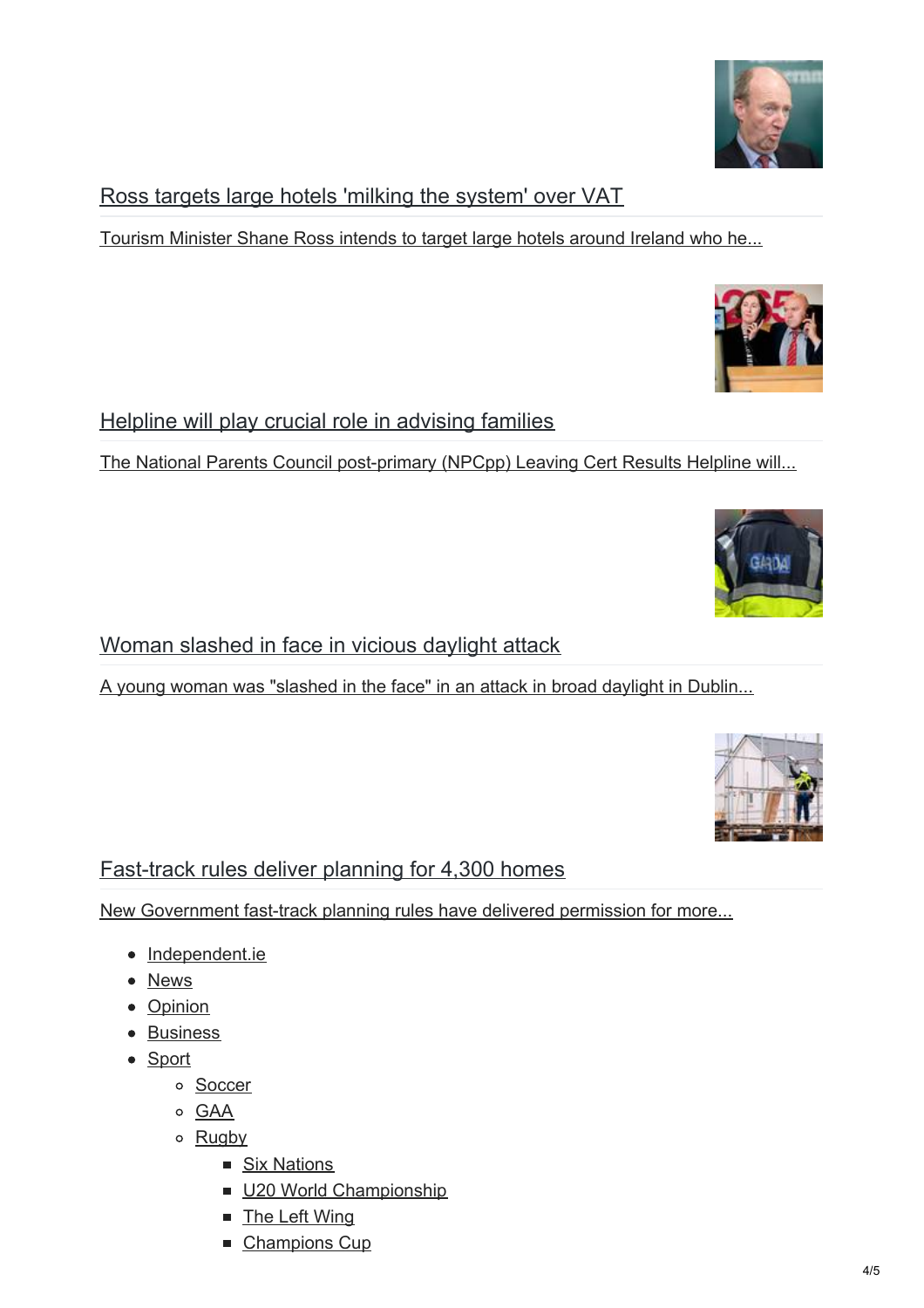- G[uin](https://www.independent.ie/sport/rugby/guinness-pro14/)ness PRO14
- [O](https://www.independent.ie/sport/rugby/other-rugby/)ther Rugby
- [International](https://www.independent.ie/sport/rugby/international-rugby/) Rugby
- L[ein](https://www.independent.ie/sport/rugby/leinster-rugby/)ster Rugby
- [M](https://www.independent.ie/sport/rugby/munster-rugby/)unster Rugby
- [C](https://www.independent.ie/sport/rugby/connacht-rugby/)onnacht Rugby
- [Uls](https://www.independent.ie/sport/rugby/ulster-rugby/)ter Rugby
- Scho[ols](https://www.independent.ie/sport/rugby/schools-rugby/) Rugby
- Rugby Wo[rld](https://www.independent.ie/sport/rugby/world-cup/) Cup
- <u>G[olf](https://www.independent.ie/sport/golf/)</u>
- Horse Ra[cin](https://www.independent.ie/sport/horse-racing/)g
- [O](https://www.independent.ie/sport/other-sports/)ther Sports
	- [G](https://www.independent.ie/sport/greyhounds/)reyhounds
	- Cy[clin](https://www.independent.ie/sport/other-sports/cycling/)g
- [M](https://www.independent.ie/sport/mma/) M A
- L e ft [Field](https://www.independent.ie/sport/leftfield/)
- **The Left [Win](https://www.independent.ie/sport/rugby/the-left-wing/)g**
- [Lif](https://www.independent.ie/life/)e
	- Health & W[ellb](https://www.independent.ie/life/health-wellbeing/)eing
	- Ho[m](https://www.independent.ie/life/home-garden/)e & Garden
	- **Fa[mily](https://www.independent.ie/life/family/)**
	- Food & D[rin](https://www.independent.ie/life/food-drink/)k
		- Food [N](https://www.independent.ie/life/food-drink/food-news/)ews
		- **Re[cip](https://www.independent.ie/life/food-drink/recipes/)es**
		- Food Re[vie](https://www.independent.ie/life/food-drink/food-reviews/)ws
		- [Win](https://www.independent.ie/life/food-drink/wine/)e
		- <u>Ta[ble](https://www.independent.ie/life/food-drink/table-talk/) Talk</u>
	- Moto[rin](https://www.independent.ie/life/motoring/)g
- St[yle](https://www.independent.ie/style/)
- Entert[ain](https://www.independent.ie/entertainment/)ment
- <u>Trav[el](https://www.independent.ie/life/travel/)</u>
- <u>[Video](https://www.independent.ie/videos/)</u>
- [Podca](https://www.independent.ie/podcasts/)sts